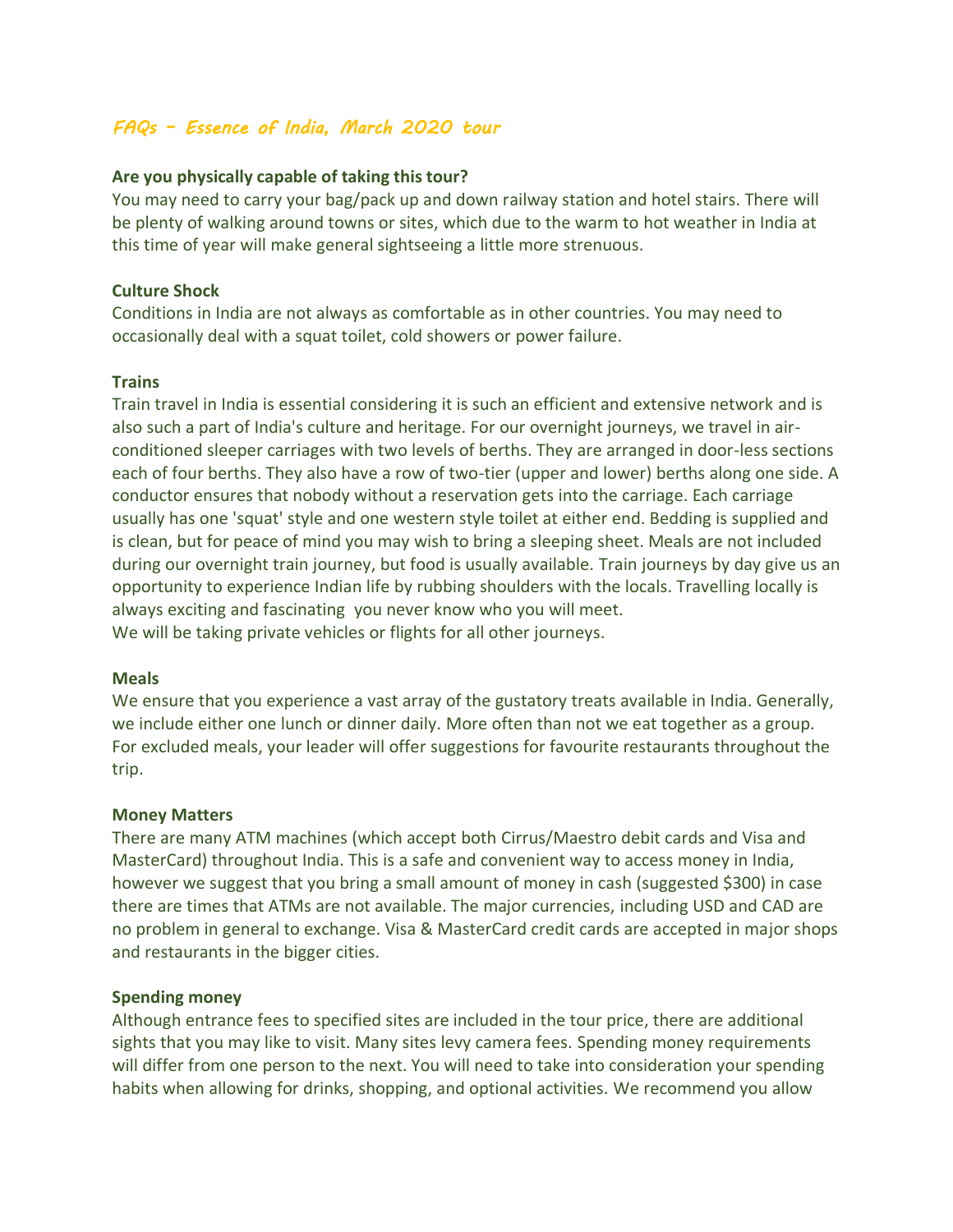enough money for the following:

- Meals USD500 (or equivalent)
- Optional Activities USD100 (or equivalent)
- Money for drinks, shopping and incidentals
- Tipping for driver and guides (we will run a USD 150 pp tipping kitty)

## **Travel insurance**

Travel Insurance is highly recommended whilst travelling to India.

# **Visas**

All foreign nationals require a visa to enter India. The official Government of India e-Visa website is <https://indianvisaonline.gov.in/visa/tvoa.html>

### **Health**

We recommend that you consult your doctor for current medical travel information about before departure. Your leader will be carrying a basic first aid kit, but we suggest you bring along your own as well as any personal medical requirements. For more information, visit: USA <https://wwwnc.cdc.gov/travel/>

UK <http://www.travelhealth.co.uk/>

Canada [https://travel.gc.ca/travelling/health-safety/vaccines](https://wwwnc.cdc.gov/travel/)

# **Communications / Keeping in touch**

Most of our hotels have Wifi, as do many restaurants and cafes. You can also purchase a local prepaid sim card (for unlocked cell phones) and data sticks (for mobile internet on your laptop) easily and inexpensively in India. Recommended are Vodafone, Airtel and Reliance. You will need extra passport photos for this as well as photocopies of your photo and visa page from your passport.

# **Responsible travel**

We believe strongly in responsible travel. This includes being respectful to the local culture (i.e. dressing appropriately, and learning a few basic cultural do's and don'ts), being mindful of the environment, and leaving a positive image behind. Remember we are ambassadors for our country. Bringing a few photos of your family and home with you is a great way to interact with the locals by giving them a glimpse of your world whilst you visit theirs. India is very conservative, and we ask that you dress accordingly. As a guideline, shoulders and knees should always be covered. The wearing of shorts is looked upon by locals as akin to wearing your underwear and will limit entry into mosques, temples and other places of worship. Loose, lightweight, long clothing is both respectful and cool. Singlets, tank tops and short shorts are not suitable attire for India.

# **International Flights**

Arrival is to GOA and departure from KOL. Best international connections may be from BOM or DEL. We are happy to assist with internal flight bookings. We can also help book your international flight if you're flying business or first. Please contact us.